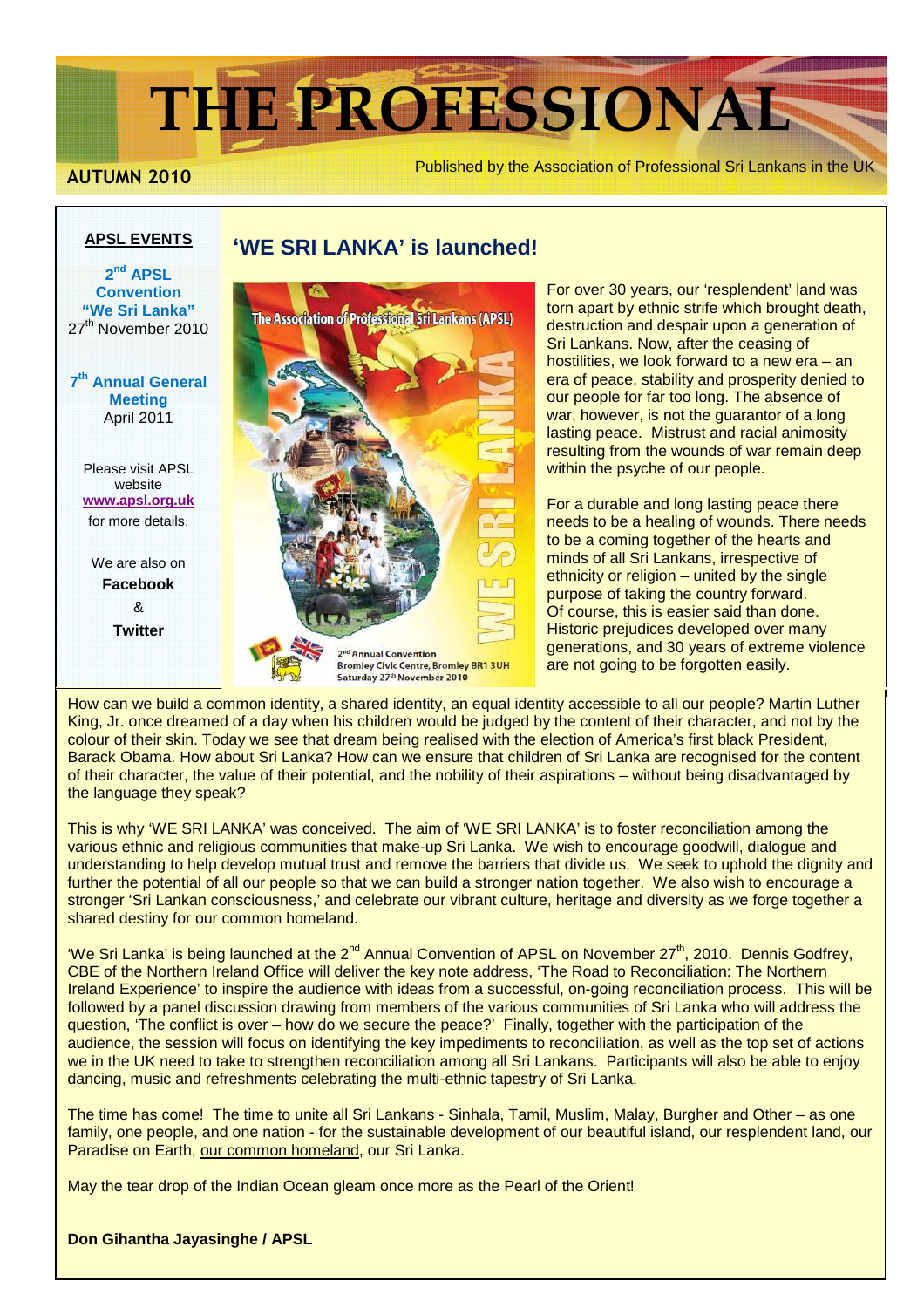#### **APSL activities in Sri Lanka during summer 2010**

APSL members carry out various development projects in Sri Lanka as summarized in the above project portfolio below. In particular, the current President of APSL continues to promote and establish clean energy applications in Sri Lanka over the past two decades. He normally makes at least one long visit to Sri Lanka every year to initiate new projects and monitor on-going solar energy research activities and renewable energy application projects.

One of the activities during summer 2010 was a meeting with the Minister for Housing and Common Amenities Mr. Wimal Weerawansa to up-date him with the latest developments in BIPV (Building Integrated Photovoltaics). Rohan de Alwis (Vice President of APSL) and two other collaborators (Prof. Krishan Deheragoda & Dr. Siribaddana) from Sri Lanka also joined this discussion. The solar energy take up is the first revolution in the  $21<sup>st</sup>$  Century and is now taking place with annual growth rate exceeding 68%. Solar roofs are appearing in millions round the globe and Sri Lanka should benefit from these new developments. The country is blessed with this free source of energy, and this effort is to transfer new knowledge to the highest authorities in Sri Lanka.



Among other activities, Dharme was addressing large gatherings in the process of monitoring the progress of pilot solar village, explaining and discussing solar village replication plans, promoting the island-wide APSL Award scheme, distributing 20 APSL motivation certificates & prizes to bright school children, discussing the progress of ongoing solar energy research programme at the University of Kelaniya and promoting renewable energy applications in Sri Lanka.

More details can be found on the APSL website.



#### **Ask the Ayurvedic Doctors event**

APSL added yet another dimension to the "Ask the Expert" Series on 18 September at the Sri Lanka High Commission by hosting the "Ask the Ayurvedic Doctors". The response from both the members, as well as non Member Sri Lankans was high. Dr Palitha Serasinghe of the Ayurvedic Training College of the University of Middlesex (formerly the Principal of the Ayurvedic College in Sri Lanka) lead the highly knowledgeable and experienced Panel of Ayurvedic Experts consisting of Dr V. Joshi and Dr Shantha Godagama.

Main themes of the Experts were to compare the medicinal and medical developments of the Eastern world with the scientific discoveries on similar issues in the West. Dr Serasinghe highlighted the fact that in Ayurveda, the root cause of the medical problem was attended to by the medical practitioner, while in Western medicine the symptoms were primarily treated by medicines. Thus Eastern medicine always took more time to show signs of recovery to the patient. Dr Joshi, an Indian Ayurveda Practitioner who has worked as a Consultant at the Ayurvedic College in Sri Lanka, who is now a Practitioner in the U.K. spoke on the benefits of taking natural herb based medicines and food to help reduce the ageing process of human beings. Dr Joshi mentioned for example of eating fresh vegetables, fruits and also taking herbal supplements such as Tripala to help reduce weight and keep the digestive systems in good working order. Aralu, Bulu, Nlli had a magical medicinal impact on the human body to ensure the balances of wata, pita etc. Dr Godagama also the author of a number of books on Ayurveda spoke on the Management of Chronic Pain and the scientific interest shown and research made into herbal medicines by Western based Scientists. Please visit our website for more information.

#### **Rohan de Alwis / APSL**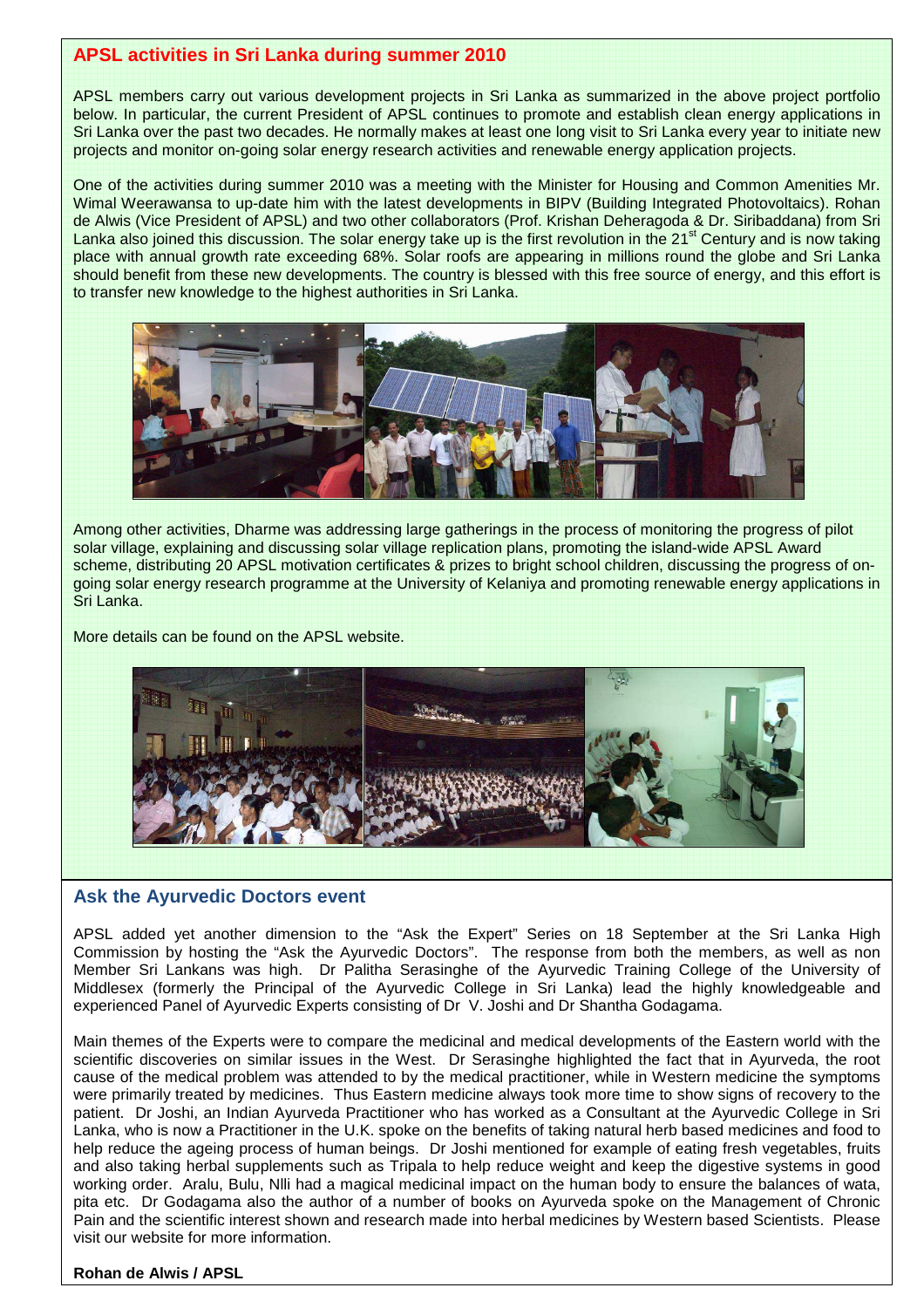#### **APSL Project Portfolio**

**The Association of Professional Sri Lankans in UK (APSL-UK) now in its 7th year is pleased to report the wide range of activities it carries out, especially in relation to using the expertise of the Sri Lankans in UK to the benefit of Sri Lanka.** 

**APSL has initiated four core projects this year namely, 'We Sri Lanka'; 'Eastern Values', 'Employability' and 'APSL Awards Scheme'.** 

We Sri Lanka – The aim of 'We Sri Lanka' project is to foster reconciliation among all Sri Lankans. The 2<sup>nd</sup> APSL **convention will be the first event organised based on the 'We Sri Lanka' theme by APSL to build understanding, goodwill and a sense of shared purpose through dialogue, learning, and a celebration of our cultural diversity.**

**Eastern Values – Two successful events under the 'Life in the UK and Sri Lankan Cultural Values' seminar series were held at Jethawana Buddhist Vihara in Birmingham on 20 th June and 24th October this year.** 

**Employability – The aim of this project is to improve employability of Sri Lankan professionals in the UK. Dedicated webpage in the APSL website is created to provide useful information such as vacancies and CVs of job seekers, advise, networking opportunities and weblinks to employers, recruitment agencies and employment platforms.** 

**APSL awards scheme – APSL in collaboration with the Institute of Research and Development (IRD) Sri Lanka, are holding an island-wide essay competition open to all school children in the age group of (16-19) yrs. The aim is to actively engage the country's younger generation and seek their ideas and stimulate the rapid development of Sri Lanka. The deadline to submit essays is extended to 31st December 2010.** 

**APSL has also been supporting individual member driven on-going projects such as 'Renewable Energy', 'Speech Therapy for Children', trilingual journal 'Gaveshana', the 'Mettha Foundation' and 'Motivation Certificates & Prizes' for bright children and Sri Lanka Hospitals Project.** 

**On average two main 'knowledge dissemination' events are held in UK and Sri Lanka every year. In addition to the above core projects APSL continued organising the popular 'Ask the expert series' and releasing publications under 'Through the professional eye series' during 2010.** 

**Further projects and events will be added to the ongoing list by the APSL Charity Arm and the Business Arm as they develop in the future.** 

#### **Ask the Diplomat event**

'Ask the Diplomat Event' was held at the Sri Lankan High Commission, London on Saturday, 10<sup>th</sup> July 2010 at 6.00 pm. The event was well attended with a house full of delegates from the Sri Lankan Diaspora as well as their local friends and counterparts. Prof IM Dharmadasa, President, APSL welcoming the speakers and the delegates. He briefly outlined the history of the APSL, its aims and activities and events conducted to-date under the Ask the Expert Series. The panel of speakers consisted of Mr. P. M. Amza, Deputy High Commissioner, Mr. S. Ekanayake, Minister, Mrs. S. Wijeratne, Minister (Commercial) and Mr. M.R.K. Lenagala, Minister Counsellor (Political) and was facilitated by Dr Andrew Nayagam, Immediate Past President of the APSL.



Mr Amza's topic was Diplomatic Relations - The concept and its implementation. -: An overview. The speaker's rigorous diplomatic training and years of experience in the field came across during the speech. Mr Amza treated the audience to the development of international diplomatic relations, Geneva Convention, Diplomatic rights, obligations and immunity using practical examples. Speaking about the Functions of Diplomatic Missions with special reference to Sri Lanka High Commission in London, Mr. Ekanayake outlined the many different services provided by the mission both for the benefit of the Sri Lankan Diaspora in UK such as registration of births, marriages and deaths, issuing new Sri Lankan passports and paying pensions for the Sri Lankans now living in the UK. Mrs. Wijeratne outlined the country's development priorities and the different initiatives being taken to promote investment and trade in Sri Lanka. She also mentioned that her trade division is there to assist anyone who would like to open business relations with Sri Lankan counterparts. Under 'Sri Lanka UK Political Relations' Mr.Lenagala outlined the historical ties between the two countries going back centuries. He referred to the ethnic conflict and the effect it had on the relationship in the recent past and the steps being taken to strengthen the ties.

A full report of the event is available on the APSL website.

#### **Mervyn Silva / APSL**